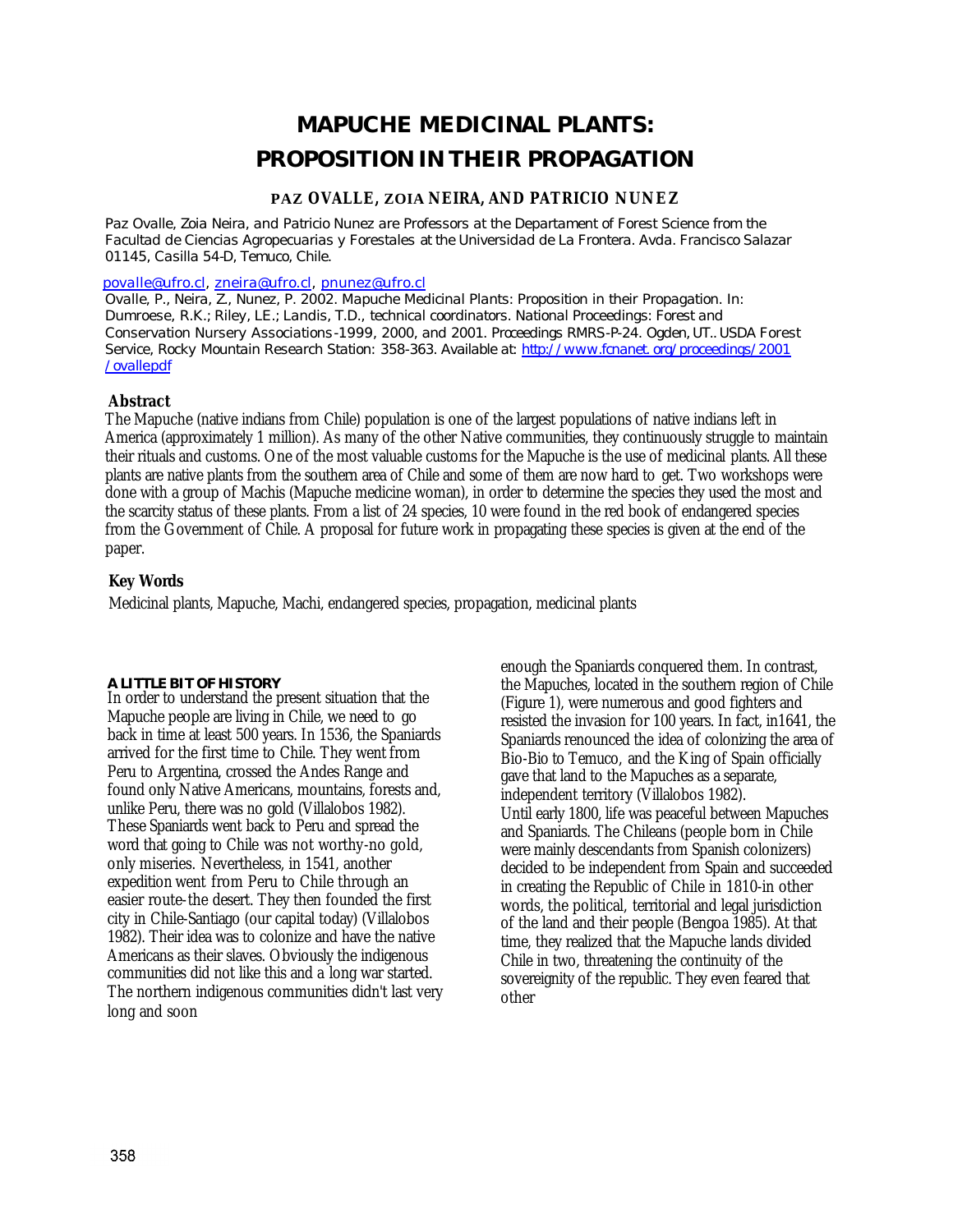

Figure 1. Map of Chile (left) and map of Temuco (right) and how the territory is divided according to the Mapuche people.

countries could claim this territory as theirs. In 1859 the Chilean government officially tried to incorporate the Mapuche territory into the rest of Chile by giving, buying, or renting some of these lands to foreign settlers (Bengoa 1985). But the Mapuche had a different concept of land property and, for them, they could not sell or give their lands. Lands were given to them by their ancestors and the sacred spirits to be part of their communities and families for eternity. They could not be owned as private property of groups, much less of individuals (Casanova 2000). This conflict caused one of the bloodiest wars in the history of Chile where, in 1883, the Mapuche finally surrendered to the Chilean Government and Indian reservations were established (Villalobos 1985). This meant that the Mapuche lost 9.5 millions hectares and only 500,000 were given to them, usually marginal lands. Per community, they received a variable amount of land depending on the amount of people integrating the

community-an average of 4 or 6 ha per person (Vidal 2000). The same author states that the Government gave them property titles as communities, not as individuals, and that further along in time some of these lands were stolen from the Mapuche.

# **1VMAPUCHE'S WORLD VISION (COSMOVISION)**

According to a Mapuche Machi Ilda (shaman, medicine women), the only way to work with the Mapuche is to fully understand their cosmovision, their way of seeing the world, nature, human beings and all the forces that interact in the Universe (Machi Ilda 2000). As you can imagine this is a very complex topic that goes beyond the objectives of this presentation. So we'll talk only in general terms and emphasize those concepts that we think are relevant to understanding the use of native plants by the Mapuche community. They understand the Universe *(Waj mapu)* as divided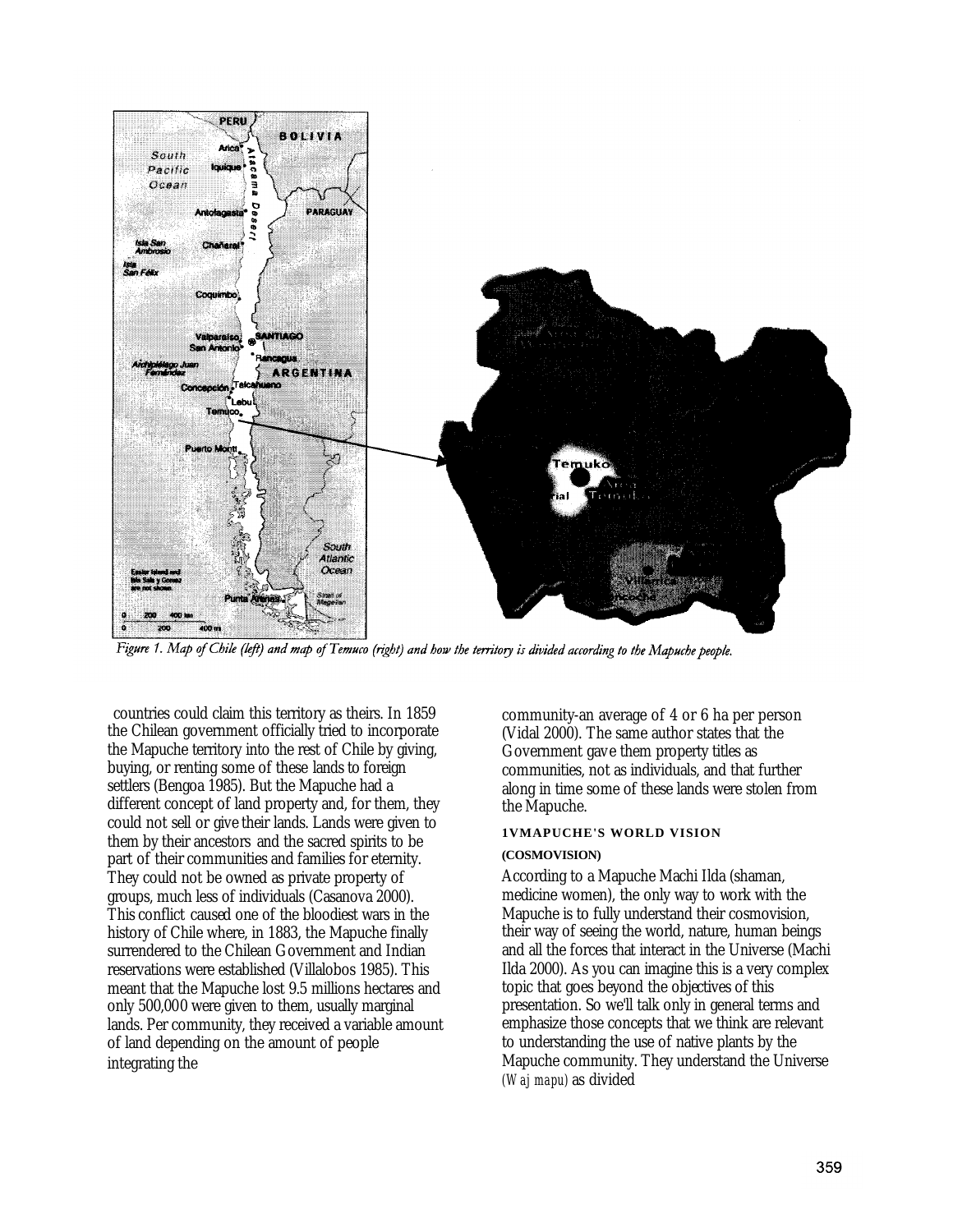into at least 4 levels: *Wenu mapu* (heaven), *Ragin Wenu mapu* (upper world), *Puji mapu* (earth), and *Minche mapu*  (the underworld). *Puji mapu* would be the analogue of our concept of earth, ground, where all living forms exist (Machi Victor 2000). The same author states that if we look at the *Waj mapu* (Universe) as a whole it's conformed by an infinite amount of equal forces. Each force *(newen)* represents the essence of every thing we find in nature: water, wind, stars and us. We all have the same value, the same amount of force, in their cosmos nothing or nobody is either higher or lower. It's important to understand that for the Mapuche, each one of us has a force, a power *(newen).*  We belong to this force. Even though, we all have the same amount of force (in the sense that nobody is higher or lower), we are all different in essence, in our being *(che)* (Machi Victor). There are spirits that help them to gain power and are related to their own selves and others. Those are the spirits of the old woman, the old man, the young woman and the young men, known as the "Sacred Family." When they refer to the different elements of nature, they always talk about the spirit-element-for example, the old woman waterfall, the old man hill, the young man rock, the young woman forest. The sacred family's spirits are in every place and space-they are the interlocutors between man and the forces. They are the ones that have the knowledge of how to cure people, what plants to use and from what places should they be collected (Diaz 2001). So some communities have the spirit of the mountains. Other communities have the spirit of the water. The latter are responsible for calling the rains, and their Machis do the rain ritual (Diaz 2001). They give an immense importance to the places where the plants should be collected, depending on the patient and her spirit, the origin of the sickness and her newen, they choose which plant to use and the place that it should be collected (Machi Ilda and Machi Maria 2000). The same species but from different sites makes a world of difference. After they find the right plant in the right place, then they need to know when to cut it how to cut it and the influences of the stars and the moon (Machi Maria 2000).

So, we can see that propagating medicinal native plants is a complex task. The main point is to recover the ecosystems where these medicinal plants were originally found. The idea of having medicinal gardens doesn't appeal to them. As one

of the Machis says, "Medicinal plant gardens are no good, they are lies. They don't have the *newen* from our ancestors. I asked if you wingkas (Chileans) really want to help us, why don't you help us to protect the places that have the force, the power, the newen like the *menokos* (wetlands), *lil* (gorge), the *xayenko*  (waterfalls)?" They don't have recipes. The same plant doesn't always cure the same sickness. In fact, they mostly use a mixture of plants, mixtures given to the Machi in a dream or a trance (Machi Ilda 2000).

#### **THE SCENARIO TODAY**

Right now, besides the problem of the land property, many of the Mapuche have lost their customs, their cultural traditions. Many of them don't even speak or understand their own dialect as a result of a discrimination process that has been going on for the last 500 years. The Mapuche are divided. There is the "hard or tough" wing that would like to sue the government by the International Indigenous Rights, want all their lands back (the ones agreed upon with the Spanish King in 1641) and economical compensation to all the Mapuche families. The "softer" wing just advocates for the 500,000 hectares given by the first government of the Republic of Chile (in other words, 100,000 ha). The government is making some effort to integrate the Mapuche community into the rest of the nation. There is a Commission in charge of buying lands for the Mapuche people even though their funding is limited and therefore some of the land being acquired is still marginal (degraded, high altitude lands, and so on). On the other side, the government has made significant changes in the public health system in order to include the traditional medicine for the indigenous communities as an option for them to choose when they go to the hospitals for health problems.

The objectives of this study are to:

- Describe the present situation of the Mapuche by going back in history and into their cosmovision.
- Explain the conservation status of medicinal native plants used by the machis.
- Propose a future plan of action in order to recover some of the original ecosystems where Machis used to gather medicinal plants.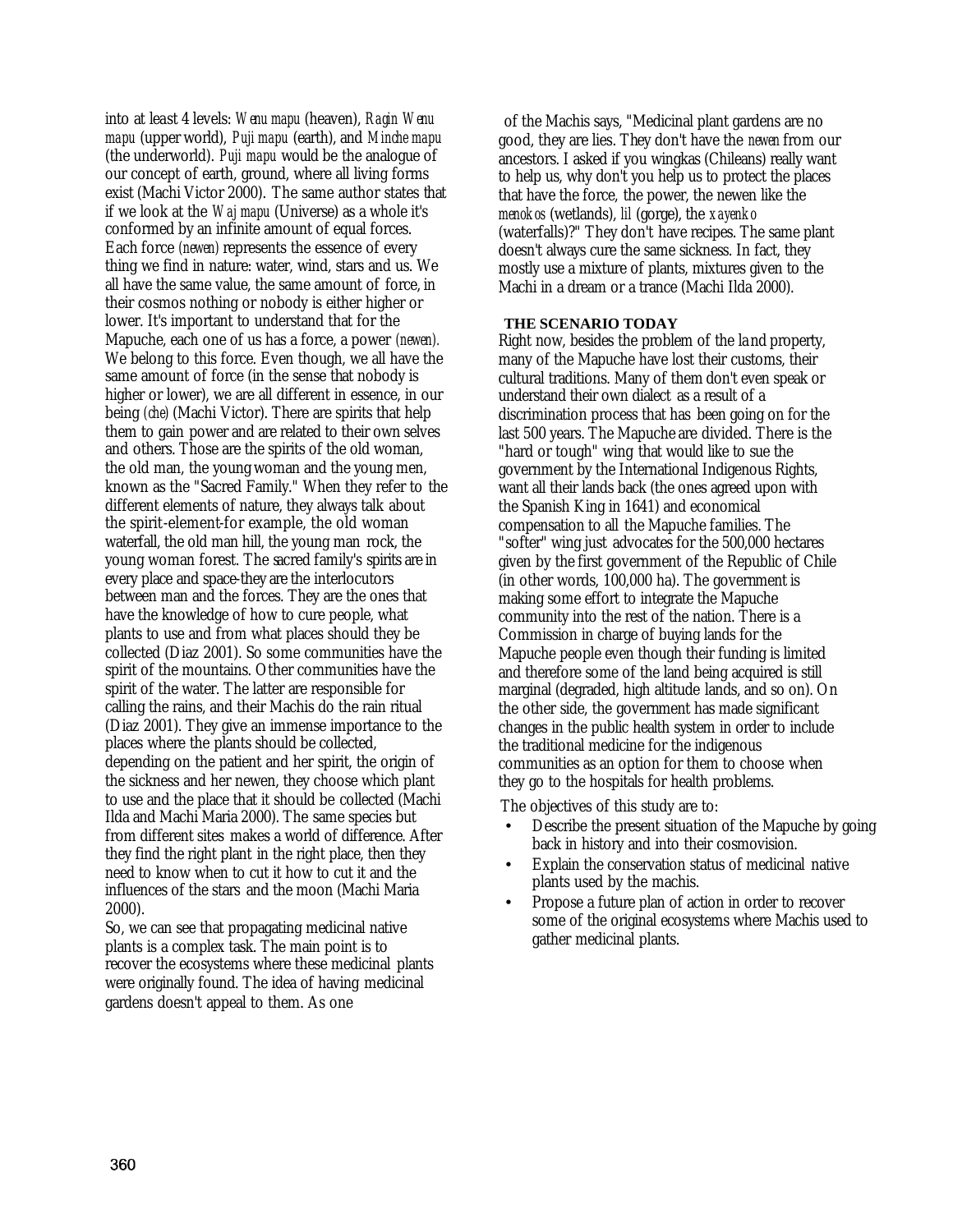#### **MATERIALS AND METHODS**

#### **Working with the Machis**

In 1998, the Intercultural Health Program of the Government of Chile in Temuco contacted the Forestry Department of the Universidad de la Frontera in order to work together in finding solutions for the problem of scarcity in native medicinal plants. As always, there were no funds available for this. Therefore, an extension project was formulated and then won in order to have enough money to start doing some workshops with the Machis and other Mapuche people that are very knowledgeable in the use of medicinal plants *(yerbateras).* The objectives of these workshops were, first of all, to get to know each other and build a relationship of trust between the Machis and us. They were extremely distrustful of the *wingkas* (white man). It took a long time for them to trust us and to accept working with us. They know that there are many out there trying to get their knowledge of medicinal plants in order to get new royalties or to sell them to the big drug commercial labs. So the first year a workshop was done. They then were invited to visit the Department of Forestry to see what we were doing, visit the greenhouse and see how we produced seedlings. We also went to visit them many times to their houses until, by the second year, we finally had built a relationship of trust between us. A second workshop was done where the objective was to identify woody species used for medicinal purposes. The workshop was done in Mapudungun (native language). Intercultural facilitators were hired in order to translate all the information gathered in the workshop into Spanish. They were recorded and then translated. We also had simultaneous translation while the questions were done. We also did field trips with them to recognize the plants in their natural environment, and observe how they did the ritual of gathering plants.

#### **RESULTS**

From that workshop, we identified 24 species that were the most used for medicinal purposes and that had some kind of scarcity problem. From a final workshop, we were capable of identifying the 5 species needed the most and which were almost

impossible to find anymore. The whole process of identifying species was very interesting. While they used the Mapudungun names, we used common or scientific names and neither group had a clue what species we were referring to. Then we decided to tell them to bring some samples so that we could identify them. That, plus some field trips, were the solution to the identification process of species. Besides the identification topic, we also mentioned the possibility of making medicinal gardens for them. The answer was clear-they were not interested. The plants would not have *newen* (power) if they didn't grow in their natural environments. The next questions were: Would they allow as to produce this plants for them? Would they like to produce them themselves? The answers to these questions were not so clear. Some of them did not like the idea of plants being produced in a greenhouse. They wanted to transplant natural regeneration seedlings from other forests to the recovery sites, even though many of them had stated before that this technique did not have very good results for them. Others were much more open to the idea of plants being produced in greenhouses, but they did not think it feasible for their own people to grow them. They thought it would be transformed into a commercial activity where only those Machis who could afford to buy them would benefit from it. They would rather have some neutral institution producing seedlings for them at a low price.

## **Analysis of the results**

The 24 species identified initially were compared to the list of flora with conservation problems from the "Red Book," written in 1989, where we found the conservation status of the species. Figure 2 shows that, of the 24 species originally identified, 10 were found with conservation problems. From those ten, 4 were rare, 5 vulnerable and 1 in danger of extinction. Three of the species classified by the Machis as the 5 scarcest plants for them belong to the initial list of 10. There is a high diversity of families. Only 4 families had 2 species belonging to them. All the rest had 1 species (Table 1).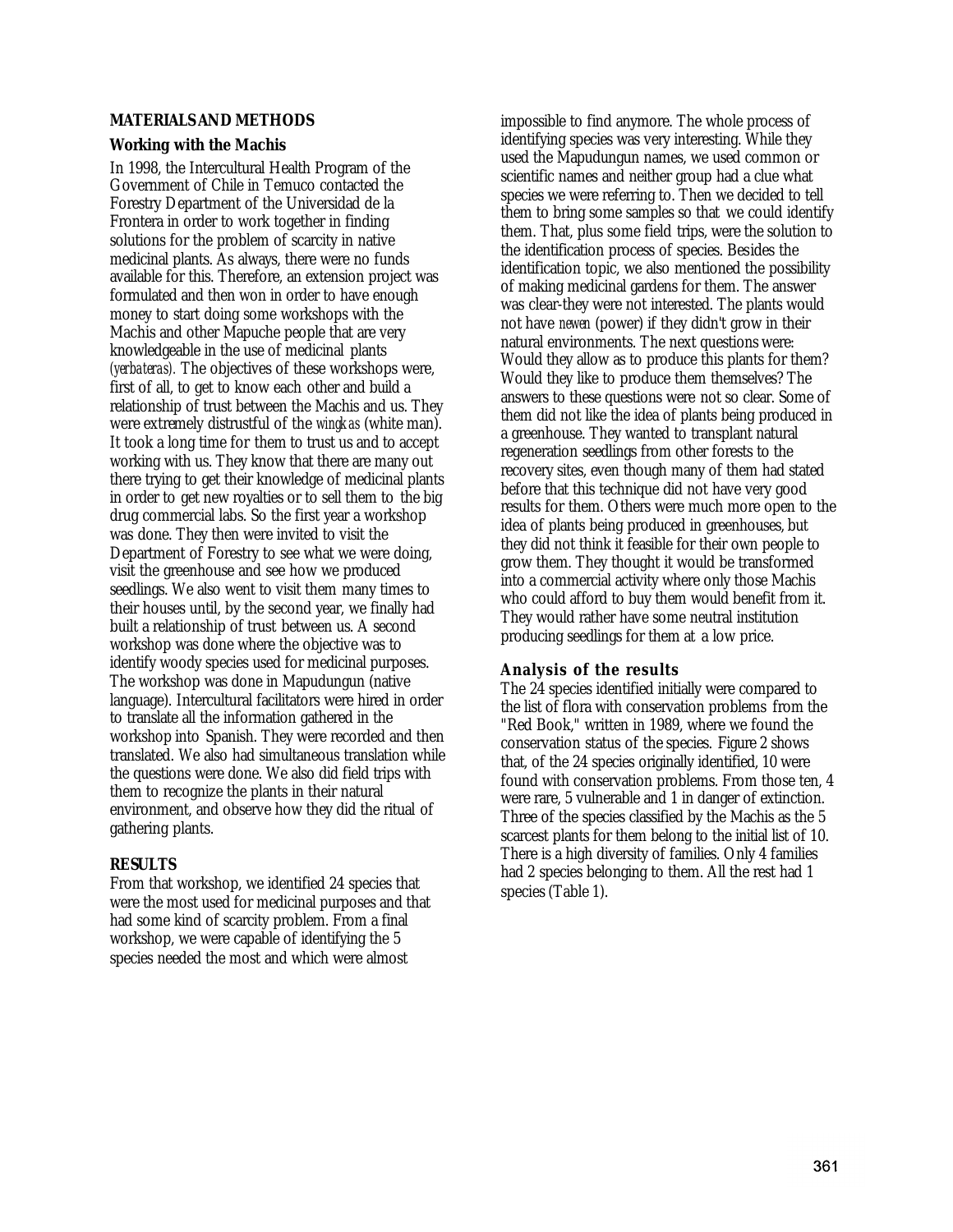

Figure 2. Comparison of the species identified by the Machis, and the list of terrestrial flora with conservation problems (Bernoit 1989).

Table 1. Families, and number of species that belong to those families, identified with conservation problems.

| Families            | N of species |
|---------------------|--------------|
| Buddlejacea         |              |
| Icacinaceae (R)     |              |
| Coriariacea         |              |
| Malvaceae (R)       |              |
| Winteraceae         |              |
| Eleocarpaceae (V)   |              |
| Lauraceae (R)       |              |
| Compositae          |              |
| Apocynaceae         |              |
| Solanaceae          |              |
| Onagraceae          |              |
| Proteaceae (V)      |              |
| Rosaceae (R)        | 2            |
| Lardizabalaceae     |              |
| Monimiaceae (V) (V) | 2            |
| Filesiaceae         |              |
| Grossulariaceae     |              |
| Anacardiaceae       |              |
| Rhamnaceae          |              |
| Cunoniaceae (P)     |              |

A literature search was done for all the medicinal uses and the parts of the plants used in traditional medicine for the 10 species with conservation problems. The variety of uses are multiple, from the common basic sicknesses such as cold, diarrheas, and constipation to more complex ones such as labor pains, menstrual problems, liver and kidney pains, venereal diseases, and so on. The parts most used from the plants are bark and leaves, with bark as the most important one. Roots and flowers are also used but not as commonly. In few cases, even the savia is used-for earache specifically.

## **PROPOSITIONS FOR FUTURE WORK**

There are 2 main levels of work that is needed in the future. One is on a larger scale, such as regional location of the actual distribution of all the medicinal species used by the Mapuche community, not only from this study but also from previous studies. GIS methodology should be used in order to have only 1 map showing all

the different places where species can be found, site conditions and other significant information such as collection methods, and uses. This research should be done year round in order to observe the seasonal changes in yields and plant growth for leaves, flowers, bark, stem and roots. The other level is a local, more specific scale, where only a few species are studied-in other words, what's know as "case study." The characterizations of certain ecosystems where the species of interest grow are an important part of these studies. They also include the people's perception, traditional knowledge, and basic survival needs. Specifically, in the case of Chile and in the IX Region we think that we should promote the *in situ* conservation of the species and the protection of the habitats. Nevertheless, there is a need for replanting areas and recovering ecosystems so that these 2 methods can complement and support each other in the task of incorporating them into the social economic reality of the communities. Interdisciplinary teamwork appears to be a strong tool for achieving the objectives and the success of the study. For the natural ecosystems, a characterization will be done in order to have the base line studies of the vegetation and of the site conditions. In those areas where replanting is needed, the efforts will be put into getting propagation material, preferably seeds, that will undergo viability and germination analysis,

studies of phenology and vegetative production. We will need to study propagation techniques to evaluate the best fertilization and watering regimes, depending on the site conditions where the plants will be planted. In other words, we will need to create the protocols of production for the chosen species. Finally the establishment phase should also be evaluated, from site prep to planting tools to planting techniques.